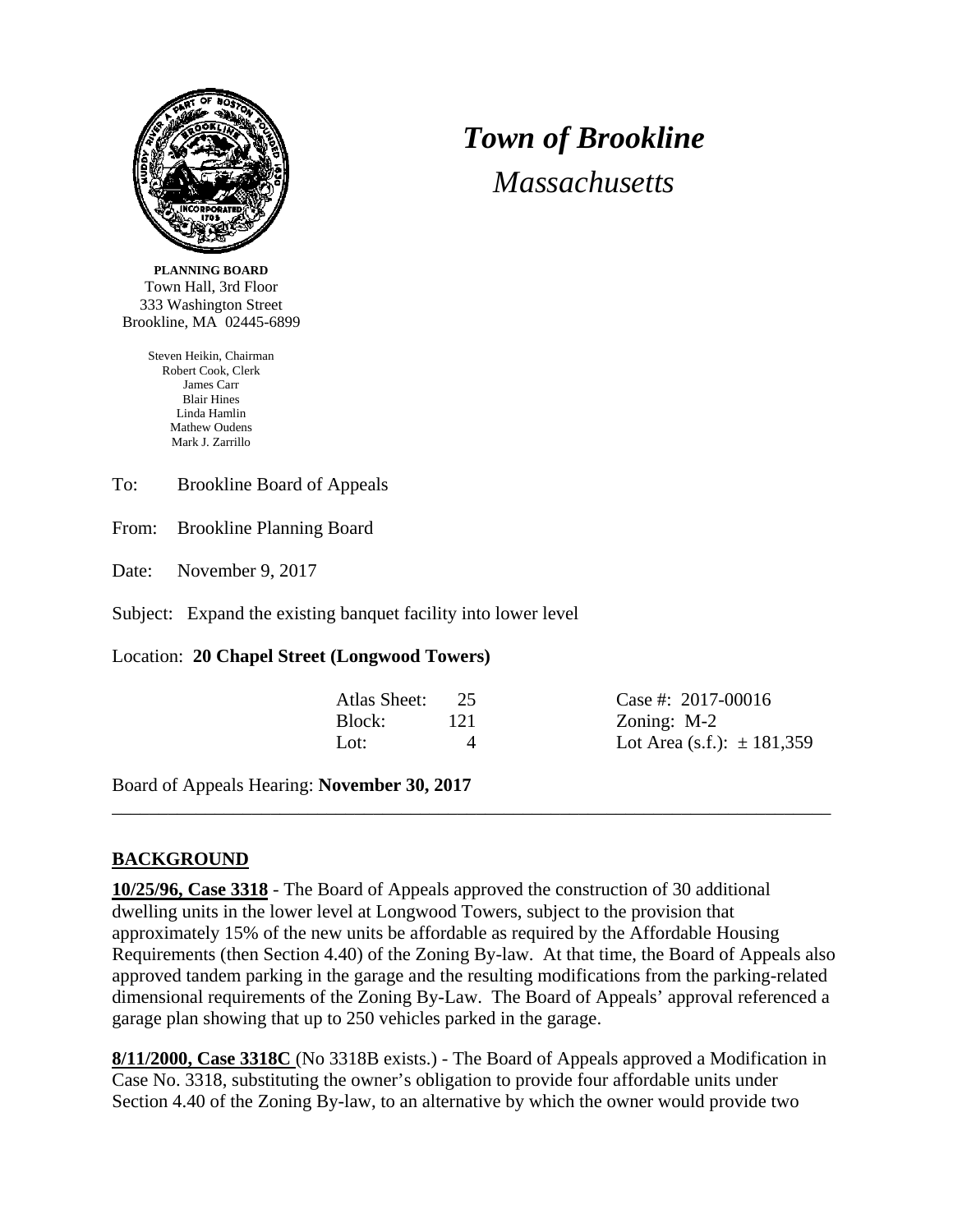affordable units serving households with incomes under 100 percent of area median income at 20 Chapel Street (the "Affordable Rental Units"), and four units serving tenants of lower incomes at the property at 1470 Beacon Street, a property also owned by Avalon Properties, the then-owner of Longwood Towers. This Modification and a modified "Affordable Housing Agreement Relative to Town of Brookline Zoning Board of Appeals Decision and Special Permit Case 3318C" were recorded in the chain of title of both properties. No modifications were made to any other aspects of the decision in Case 3318, such as parking matters.

**2006** - Longwood Towers was purchased by the Applicant, Radco Companies, and significant upgrading to the building systems has been done, as well as repair to the façades and other structural elements, upgrade of amenities, and improvements to the landscaping. The Applicant plans to convert the rental units to ownership units and is preparing to file a master deed and a declaration of trust in order to create the condominium regime at the property and begin selling the residential units and the two commercial units.

# **SITE AND NEIGHBORHOOD**

20 Chapel Street, known as Longwood Towers, is an apartment complex which was built in 1924 and fronts on Chapel and Colchester Streets and Longwood Avenue. It is a contributing property to the Longwood National Register District. The development consists of three eight-story brick towers housing approximately 241 condo units, two commercial condos with event venue operations, and a 24 hour attended underground parking garage, which presently accommodates up to 250 vehicles. There are also 8 outdoor spaces in the turnaround in front of the building for short term loading and handicapped parking uses. There are a number of zoning districts in the nearby area including S-10, SC-7 and T-5. The Longwood Avenue MBTA trolley stop is directly across the street.

# **APPLICANT'S PROPOSAL**

The Applicant, Alden Castle, Longwood Venue, proposes to convert a total of 5,545 s.f. of unfinished space in Tower A's basement into a lounge area (1,840 s.f.) for Alden Castle's existing event space. The proposal includes the addition of restrooms, a concierge area, conference room, lockers and kitchenette. Existing second floor office space will also be relocated into the basement and the existing storage in the basement moved up to the second floor. The new lounge in the basement is to replace the use of a balcony over the existing first floor event space, which was used for cocktails while the dinner space on the first floor is being set up with tables.

## **FINDINGS**

**Section 6.02.1.c: Off-Street Parking Space Requirements (Dual Use Parking):** The Board of Appeals may reduce the number of required parking spaces under **Article IX** if it can be demonstrated that the hours or days of peak parking need for the uses are so different that a lower total will provide adequately for all uses served by the facility. The applicant maintains that the lower level space will be used to improve the operation and management of events in the ballroom, rather than expand the capacity of the event space. Set up of dinner tables in the first floor space will be possible, while guests are in the basement lounge area.

**Section 8.02.1: Alteration or Extension:** A special permit is required to alter or extend a preexisting nonconforming use or structure.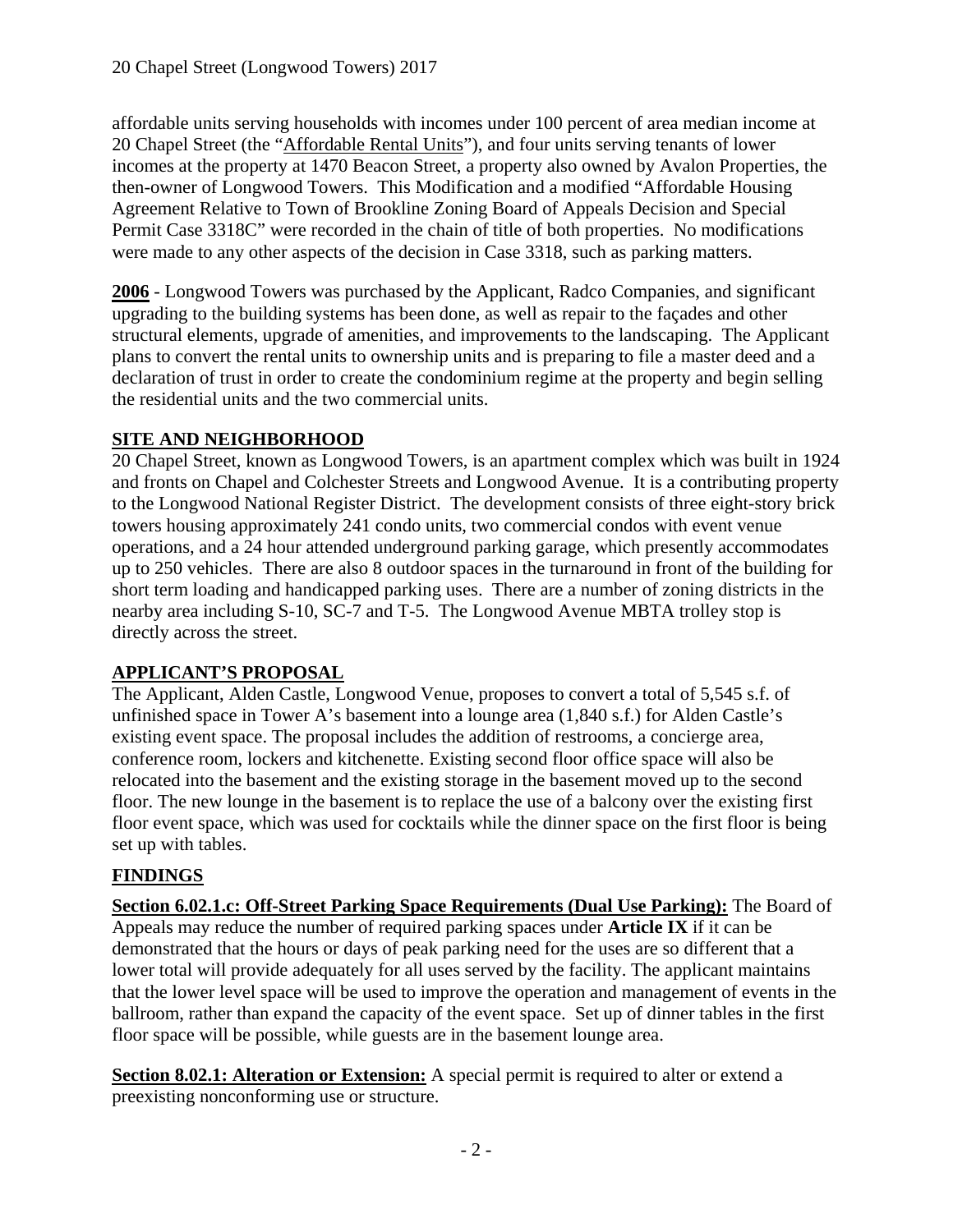#### **Modification as necessary of BOA cases #60036 (2006), #3318C (2000), #3318 (1996), #2680 (1984), #2304 (1979), #2018 (1975):** Modification of these BOA cases is not necessary.

# **PLANNING BOARD COMMENTS**

The Planning Board supports this request to convert a part of the basement into space for the Modern Club for pre-dinner events, while the first floor is being set up with tables. Currently, a balcony space overlooking the dinner space is used for this purpose. Since there will be no increase in numbers of people attending events, parking in the Longwood Towers garage should not be impacted. The Longwood MBTA stop is also directly across from Longwood Towers. The applicant, at the urging of the Longwood Towers Board of Directors has agreed to a condition not to have more than one event at any one time at the Modern Club and to limit the number of persons to no more than 200.

## **Therefore, the Planning Board recommends approval of the site plan with revisions, dated 9/12/2007, by Hancock Associates, Inc. and the floor plans, 6/2/2017, subject to the following conditions:**

- 1. Prior to the issuance of a building permit, the Applicant shall submit (3) 11' x 17" copies of the final site plan and floor plans and garage layout, including location of tandem parking spaces, subject to the review and approval of the Assistant Director of Regulatory Planning.
- 2. The Applicant and its successors shall not have more than one event at any one time at the "Modern Club" venue (Unit CS01 at Longwood Towers Condominium), nor shall there be a total of more than 200 persons on the lower level and the first floor of said Club Side.
- 3. The Applicant shall send reasonable notice of all events on the Premises to the Trustees of Longwood Towers or its representative.
- 4. Prior to the issuance of a building permit, the applicant shall submit to the Building Commissioner for review and approval for conformance to the Board of Appeals decision: 1) a final site plan stamped and signed by a registered engineer or land surveyor; 2) final floor plans and building elevations stamped and signed by a registered architect; and 3) evidence that the Board of Appeals decision has been recorded at the Registry of Deeds.

pss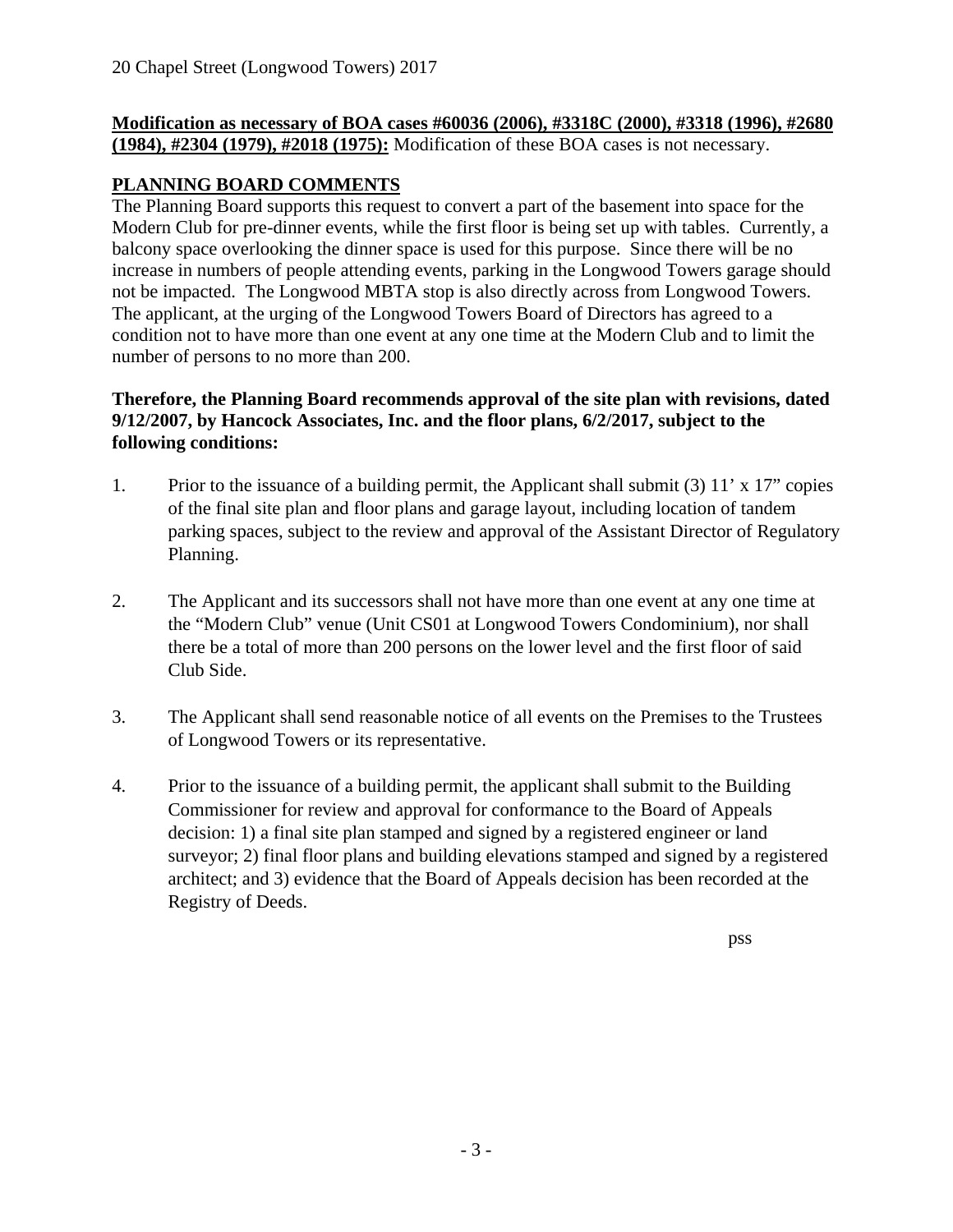# 20 Chapel Street (Longwood Towers) 2017

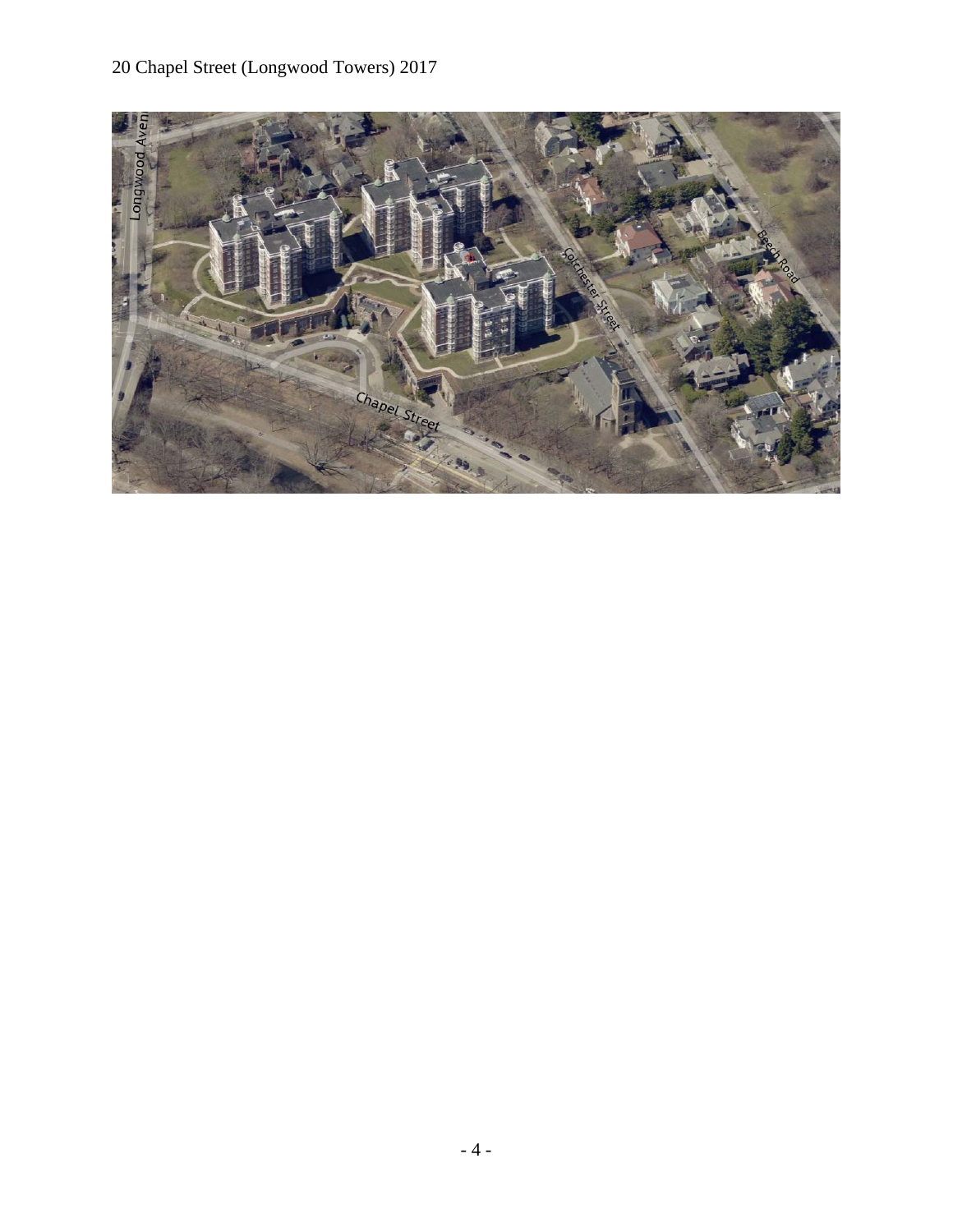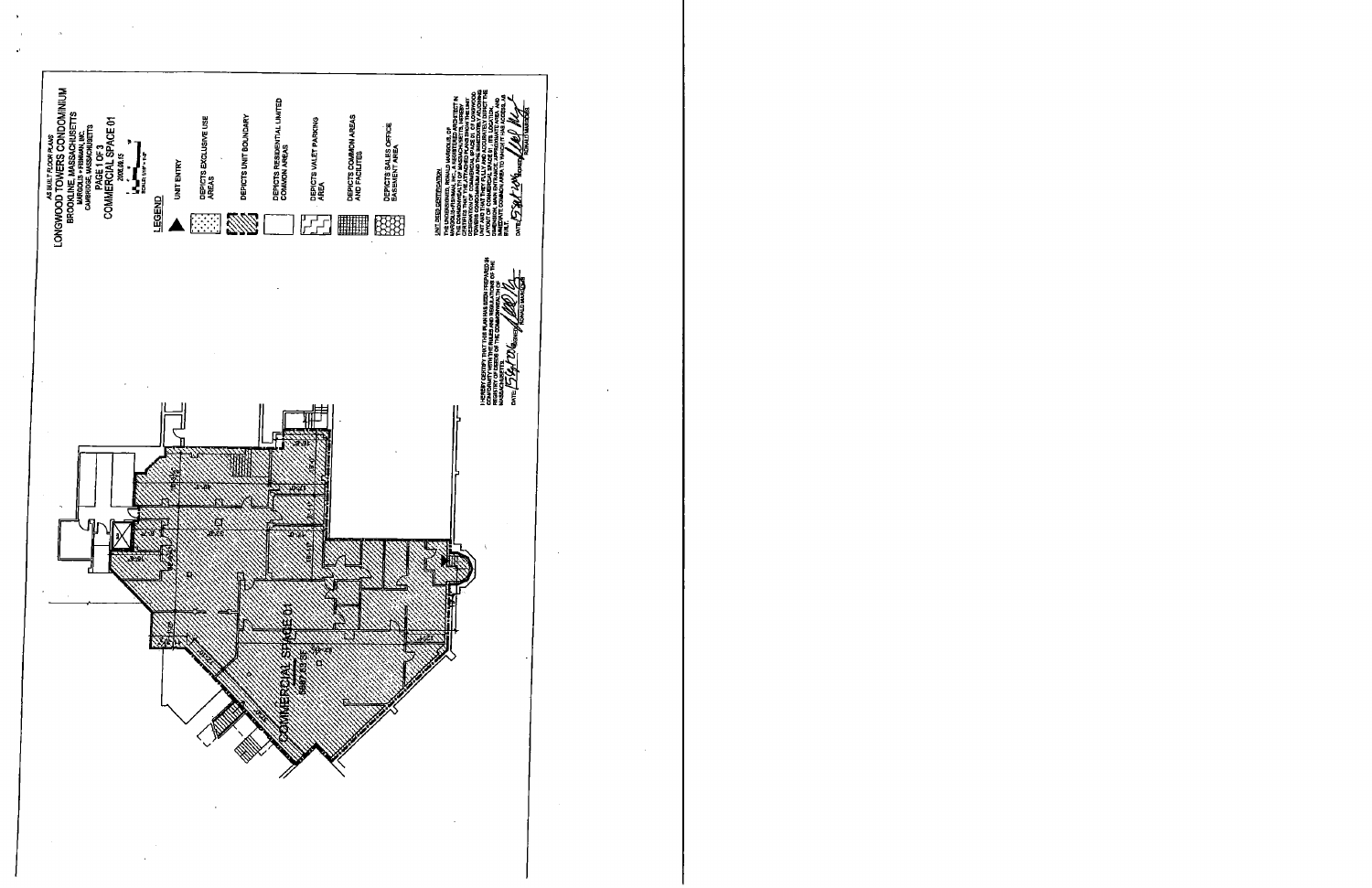

 $\ddot{\phantom{a}}$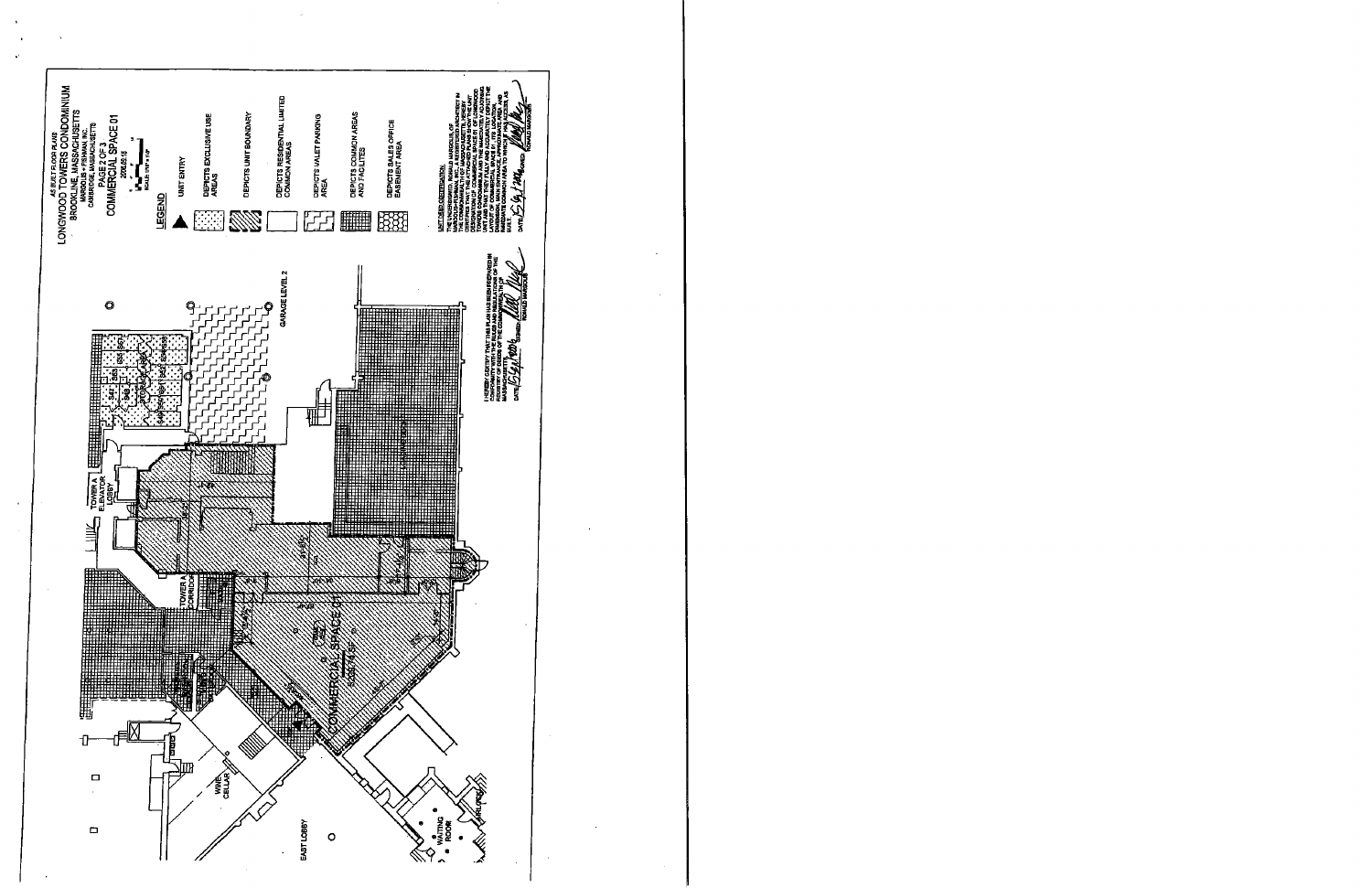

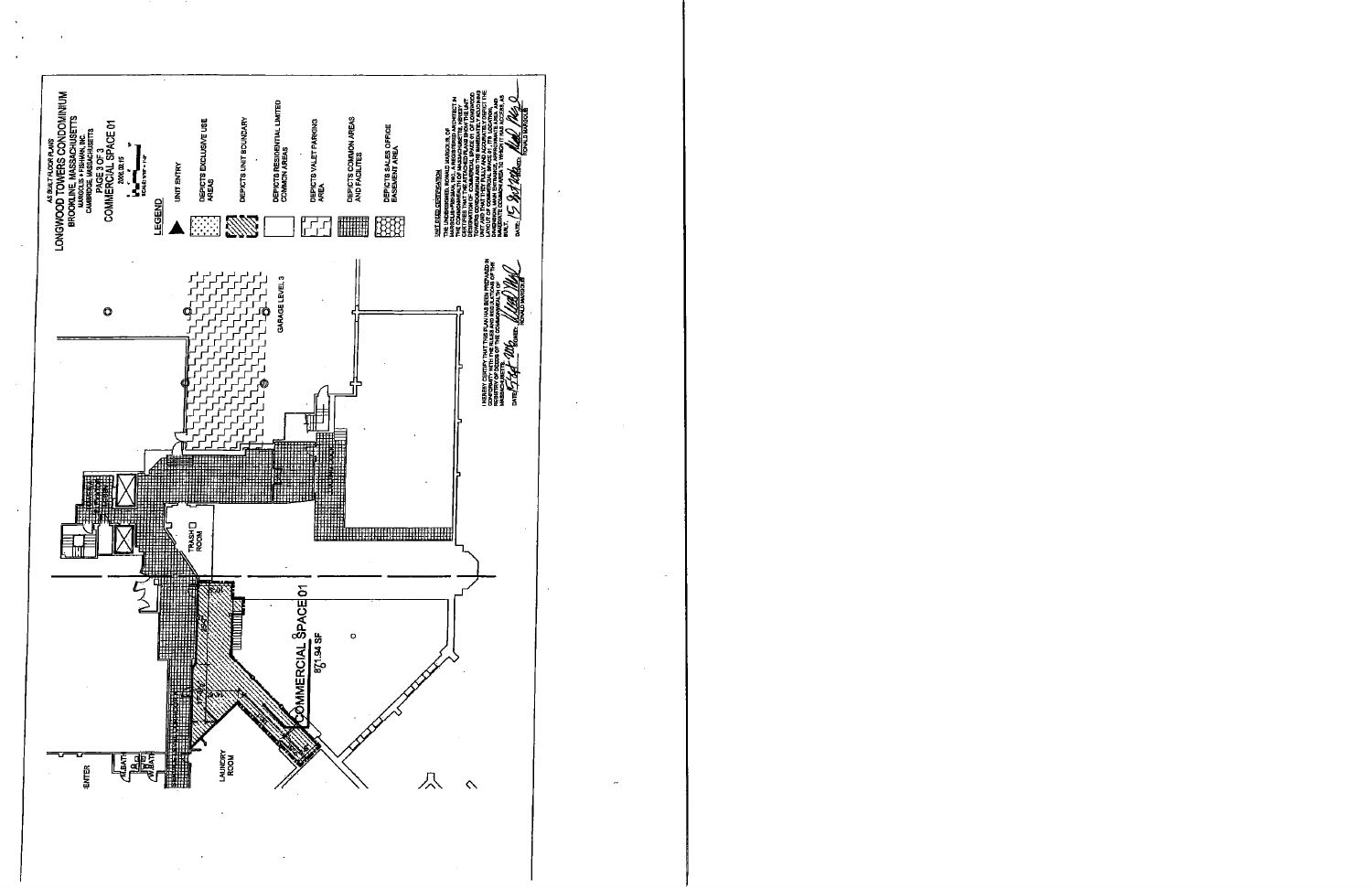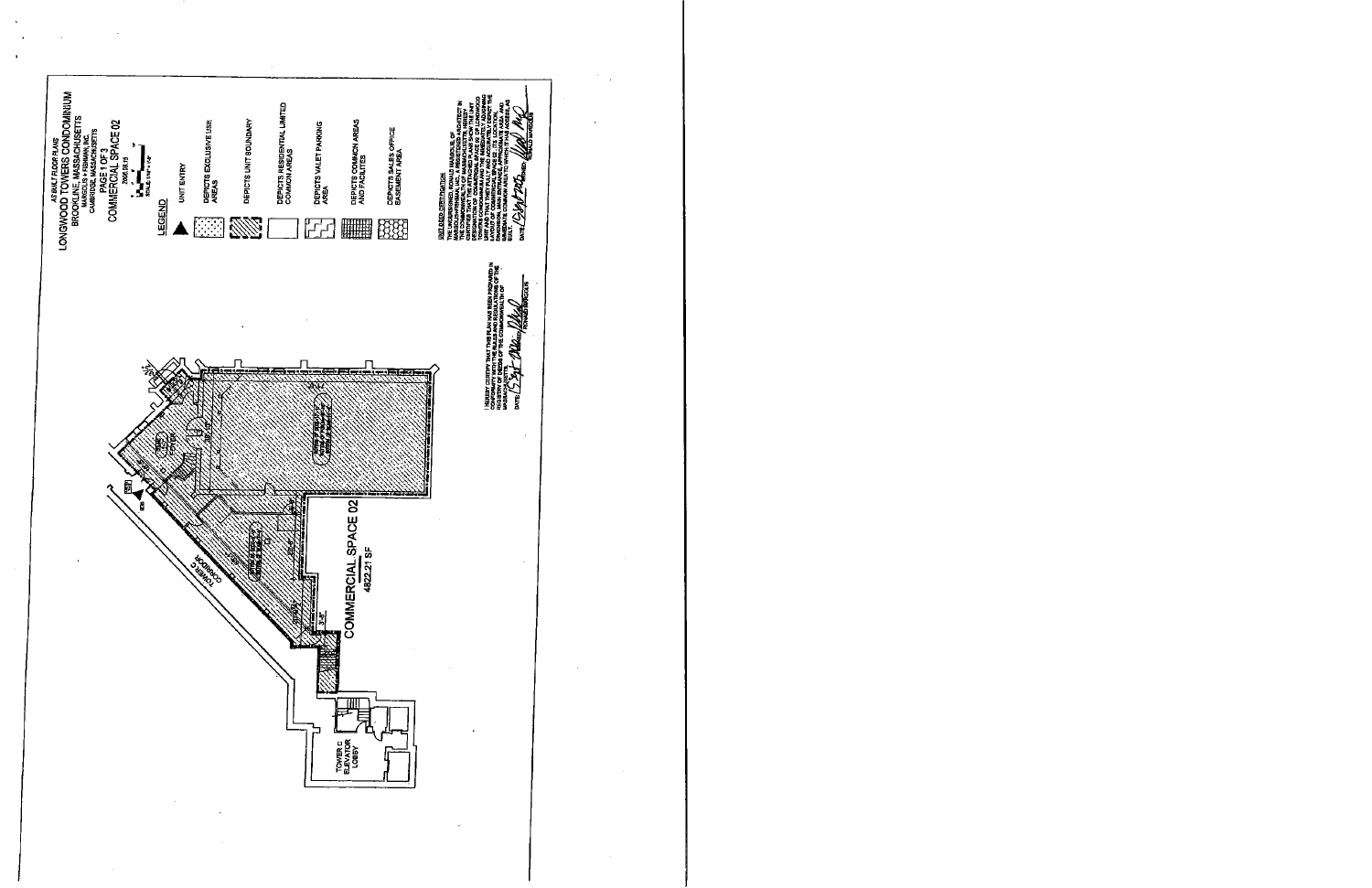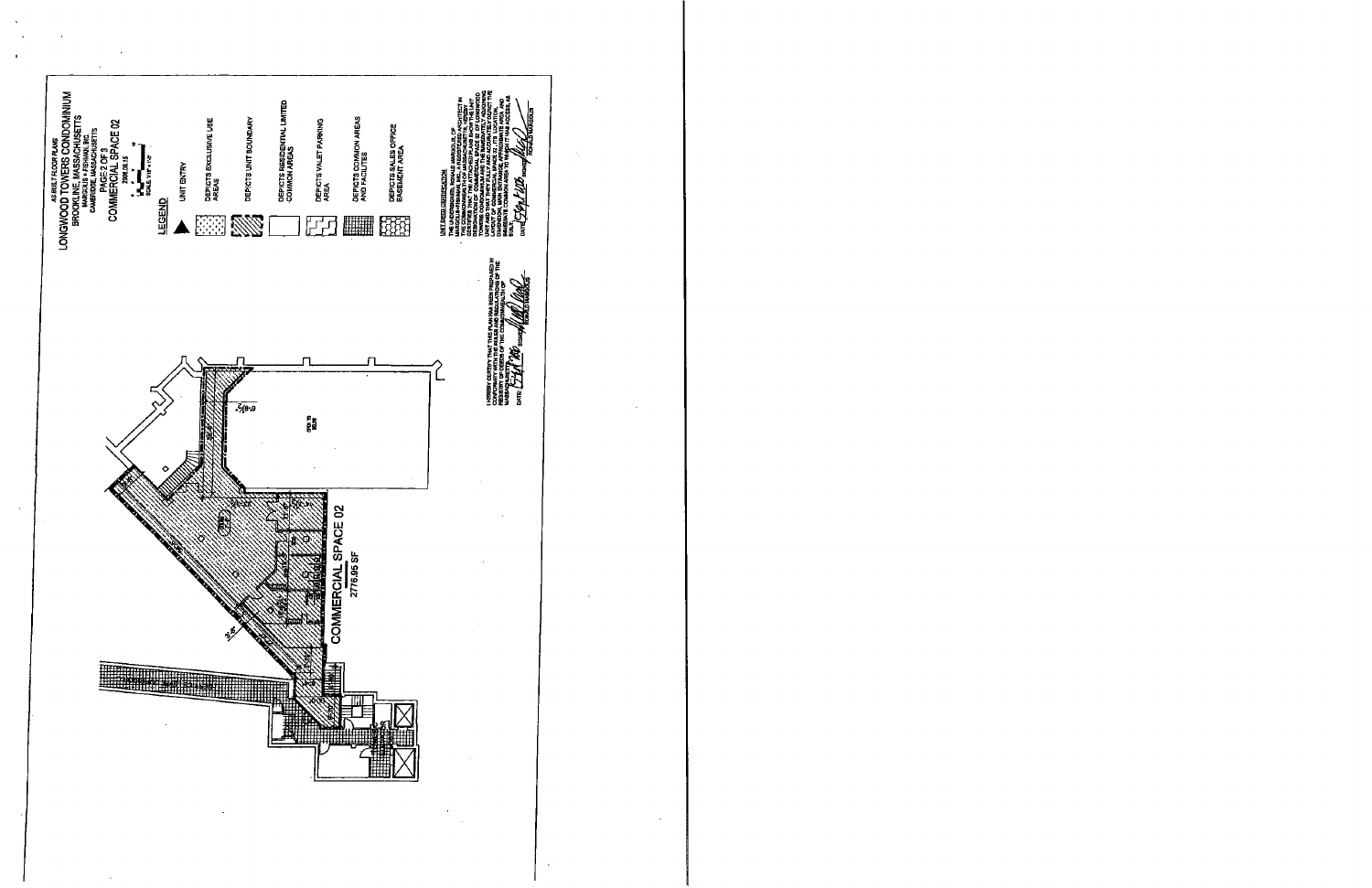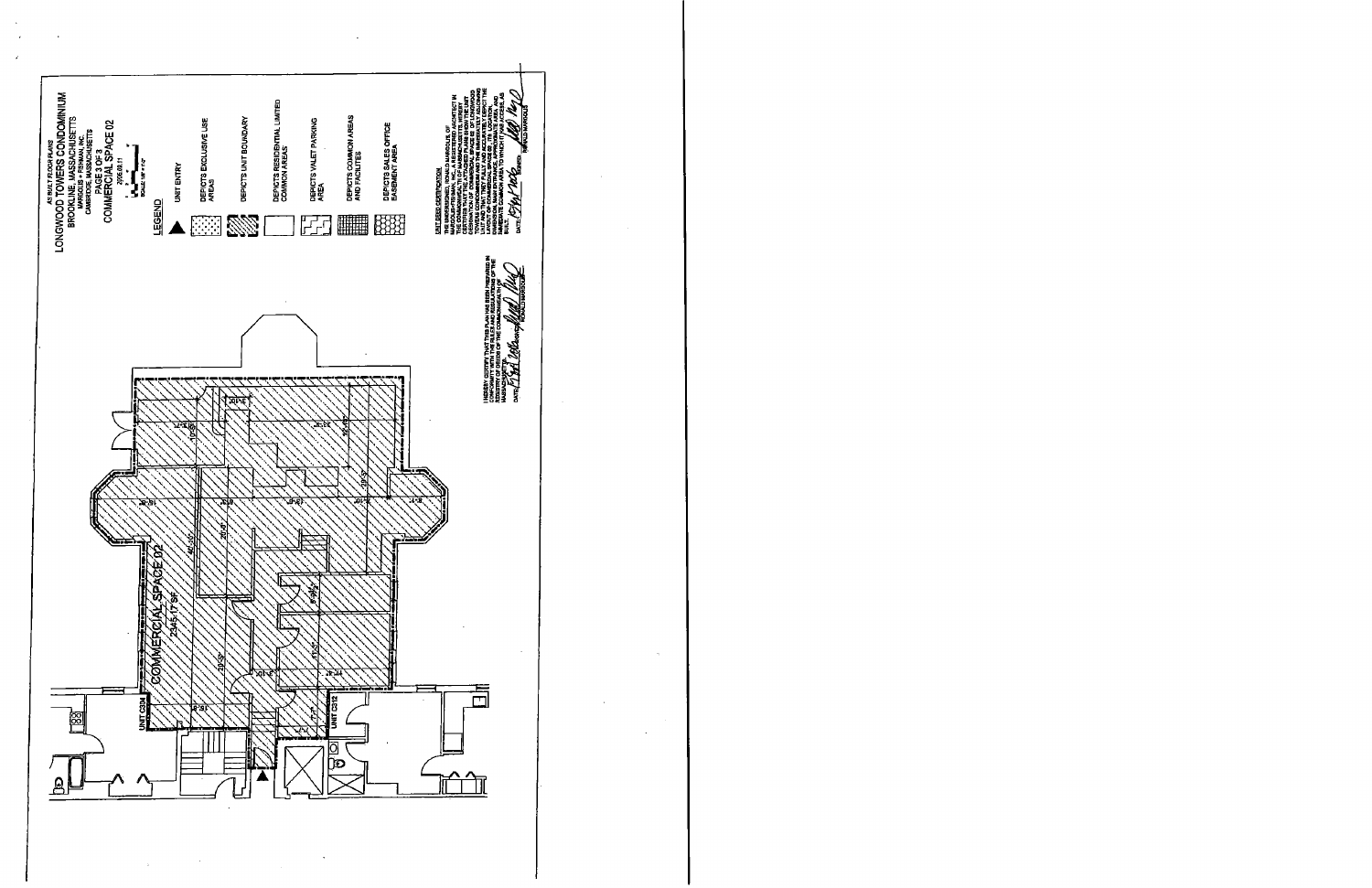

| MARGOLIS + FISHMAN, INC.<br>675 Massachusetts Avenue<br>Cambridge, Massachusetts 02139 |                             |
|----------------------------------------------------------------------------------------|-----------------------------|
| Project: 2016-060                                                                      | <b>Drawing Name:</b>        |
| <b>ALDEN CASTLE</b>                                                                    | <b>EXISTING FLOOR PLANS</b> |
| 20 Chapel Street, Brookline MA                                                         | SCALE: 1/64"=1'-0"          |

P:\2016\2016-080 Alden Castle - Basement\2-Drawings\Existing\Alden Castle-All.dwg - 6/2/2017 12:10 PM

 $\sim$ 



DATE: June 2, 2017

 $\sim$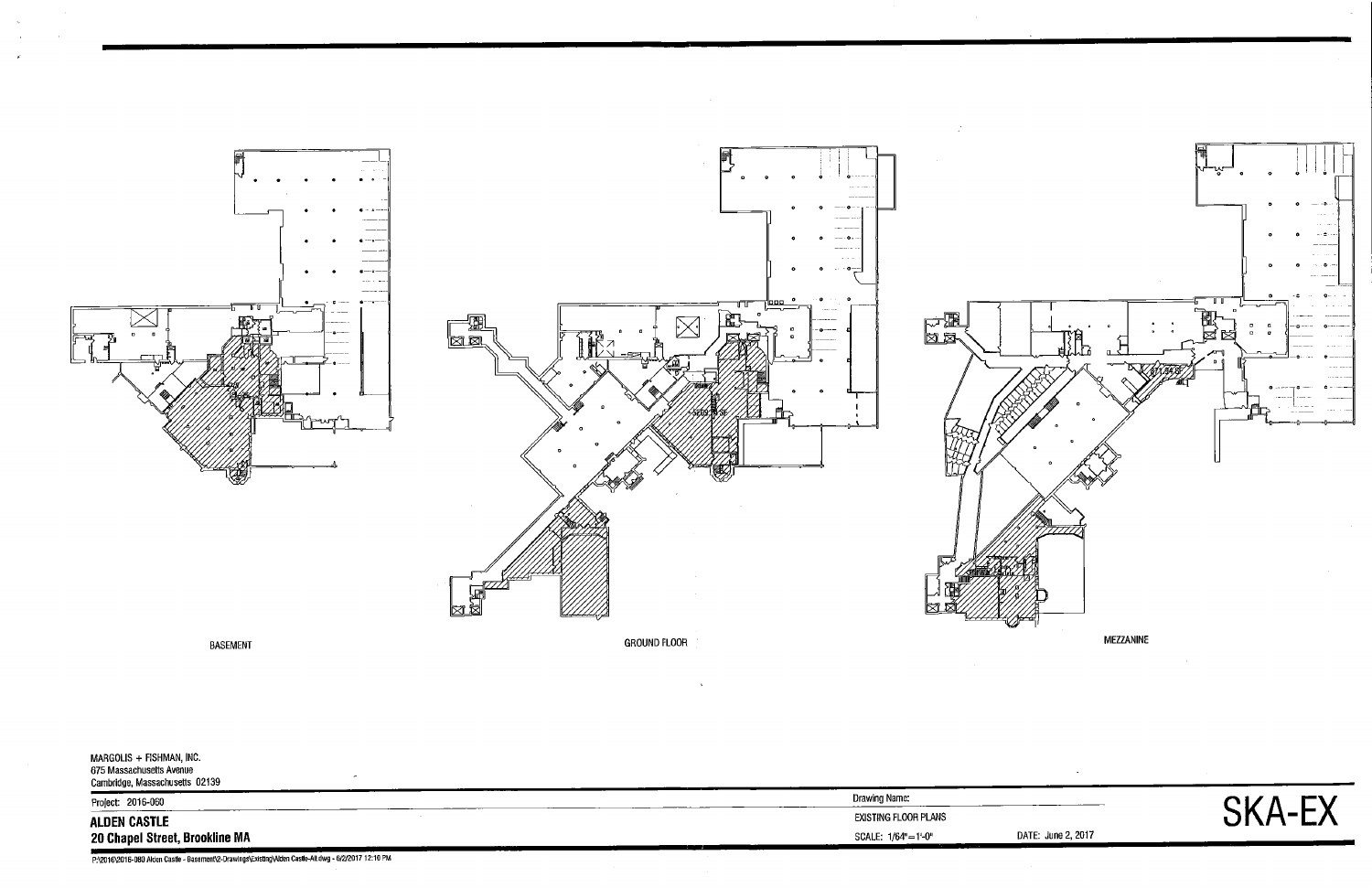

| <b>TREST</b><br><b>Talla</b><br>I<br>B<br><b>CATERIOP DOPRWAY</b><br><b>CARRIOT TICHTAG</b><br>ちょうこう てきょう<br><b>WILKNATS</b><br>מים: יוג סיגיוס הניבר | مستستحدث<br>ר<br>וא<br>ין<br>ו"<br>j<br><b>ELEDRE HANRE &amp; UNDERGROUD</b><br>ELEDRE LINES<br>347 30GH<br><b>MULKISTS MULLOP</b><br>南川之家 美仁 美兒 70P 牛<br>ר"ז, מחיות עצמא אסלבין<br><b>TELEMONE ANNOL &amp; UREFIGNONIA</b><br>TELEMONE LANDI                                                                                                                        | <b>X-25-</b><br>一般<br>e<br>T<br>DORMS UTAIT POLE WIN DESCAUTON<br>OVERFERS WREE AND CUY POLE<br><b>CATE MARK</b><br>A GATE MARK<br><b>PANNARE WITH PIPE SIZE</b><br>CATCHRAIGH MANIOLE &<br>ROUND CATCHRAIGH<br>WAS TEL CATE MLK 4<br>WAS HIZRAY<br>委员会 人名英格兰 医分裂 无色 | -<br>-<br>-<br>-<br>www.com<br><b>SARVICE CONTOUR</b><br><b>START &amp; WANTED</b><br><b>DOE OF LANDSCAPED AREA</b><br>כאינו האי צוות<br>DOC OF PAKEMENT<br><b>DIGE SUBSIDE LEVEL</b>                                                         |  |
|-------------------------------------------------------------------------------------------------------------------------------------------------------|----------------------------------------------------------------------------------------------------------------------------------------------------------------------------------------------------------------------------------------------------------------------------------------------------------------------------------------------------------------------|----------------------------------------------------------------------------------------------------------------------------------------------------------------------------------------------------------------------------------------------------------------------|-----------------------------------------------------------------------------------------------------------------------------------------------------------------------------------------------------------------------------------------------|--|
| cm. ak.<br>ŝ<br>₹<br>B<br>ā<br>ğ                                                                                                                      | $\frac{2}{3}$<br>g<br>Ŝ<br>Ś                                                                                                                                                                                                                                                                                                                                         | akt<br>đ<br>Ş<br>Ş<br>₹<br>Q<br>Q                                                                                                                                                                                                                                    | דפכאו <i>ר</i><br>$\ddot{\ast}$<br>- 252.65<br>医尿头<br>Ø                                                                                                                                                                                       |  |
| FAMT KAFK<br>EEMTRIX AT TOP OF WALL<br><b>HOT POINT</b><br>סאובצ פיטג<br>VERTICAL CONCRETE CURB<br><b>VERTICAL CRANTE CURB</b>                        | Ş<br>CILCIUM<br><b>CELD NEVERSED</b><br><b>REGORD AND WELD</b><br>eas on<br>WARDLE (WARNOW) UTILITI                                                                                                                                                                                                                                                                  | aurrus<br>אמאס הובא פאמא<br><b>TRHIN HIVIDE</b><br><b>ROW 1517</b><br>כיום שהוא<br><b>SCHER ALIMATE</b><br>COMPUCATED METAL PAST<br><b>REVERED CONCRETE PIPE</b>                                                                                                     | <b>TRA LIEU</b><br><b>PROMPENT DECIDENCIA TREE</b><br>PROMINENT CONVENIOUS TREE<br><b>POT EEMINA</b><br>THICAL SHAUE<br>MONTORNS NELL WITH TOP<br>NETAL CASTNG EL                                                                             |  |
|                                                                                                                                                       |                                                                                                                                                                                                                                                                                                                                                                      | STE ADDRESS.<br>שנתחים באתם מדי<br>שנתחים באתם<br><b>CACHOLOGY TO HEAR</b>                                                                                                                                                                                           | NO. I DESCRIPTION<br>TOP CTR OF GRANTE POST<br>DATURE ASSUMED<br><b>DLEVYION BUNCH MARKS</b><br>SPIKE (SET) IN 34 LOCUST (1 AG)<br>TOP (NORTH CNR) CONC. CAP ON BRICK<br><b>NA</b><br>22.72<br>ក្នុ<br>S<br>8<br>물                            |  |
| <b>J PROPERTY UNES SYDNA HERECA ARE APPROXIMATE</b>                                                                                                   | פראוויסט של איך נטרי עצי פרט אין עיר יוצר ליצר ליצר באופן האין על האין על האין על האין על האין על האין על האין<br>אין אין על האין על האין על האין על האין על האין על האין על האין על האין על האין על האין על האין על האין על האי<br>PROPOSED HUM AND TO CONTACT DIG-SHE AT<br>1-888-344-7223 AT LEAST 72 HOURS PRIOT TO ANT<br>ERCANTION, DEVOLTION OR CONSTRUCTION. | MOTS<br><b>CITY AND A NUM AND A NUMBER ASSESS</b><br>ASSOC INC., DI ISD HARDI 27,1997 AND<br>COMPANY - ENHAL A' BY NEDHAW SHEY<br><b>RIVED LVY 2 1997</b>                                                                                                            | REFERENCES.<br>אטו רסי האורואים בהוונדם וירא<br>האופט אינו איז בועע פיינואי אינו<br>A.W. - LOVEWOOD TOMPRS', BROOKLINE MA<br>BY SEE GIVE AWAY ASSOC DITED SEPT 5<br>PLANDING - NEW DAD AND TELEPHONE<br>1983, AND LAST REVISED FEB. \$. FRUS. |  |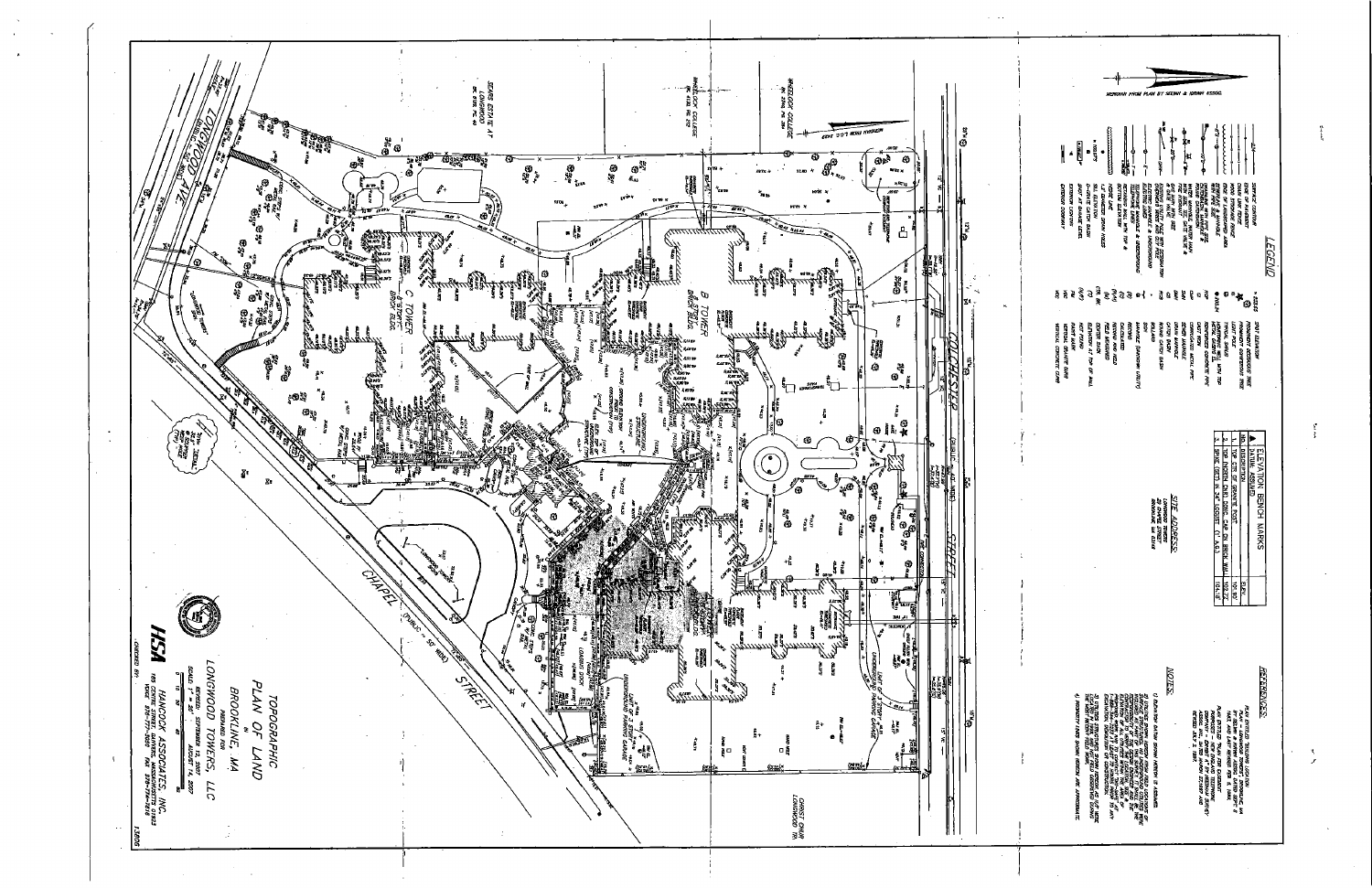